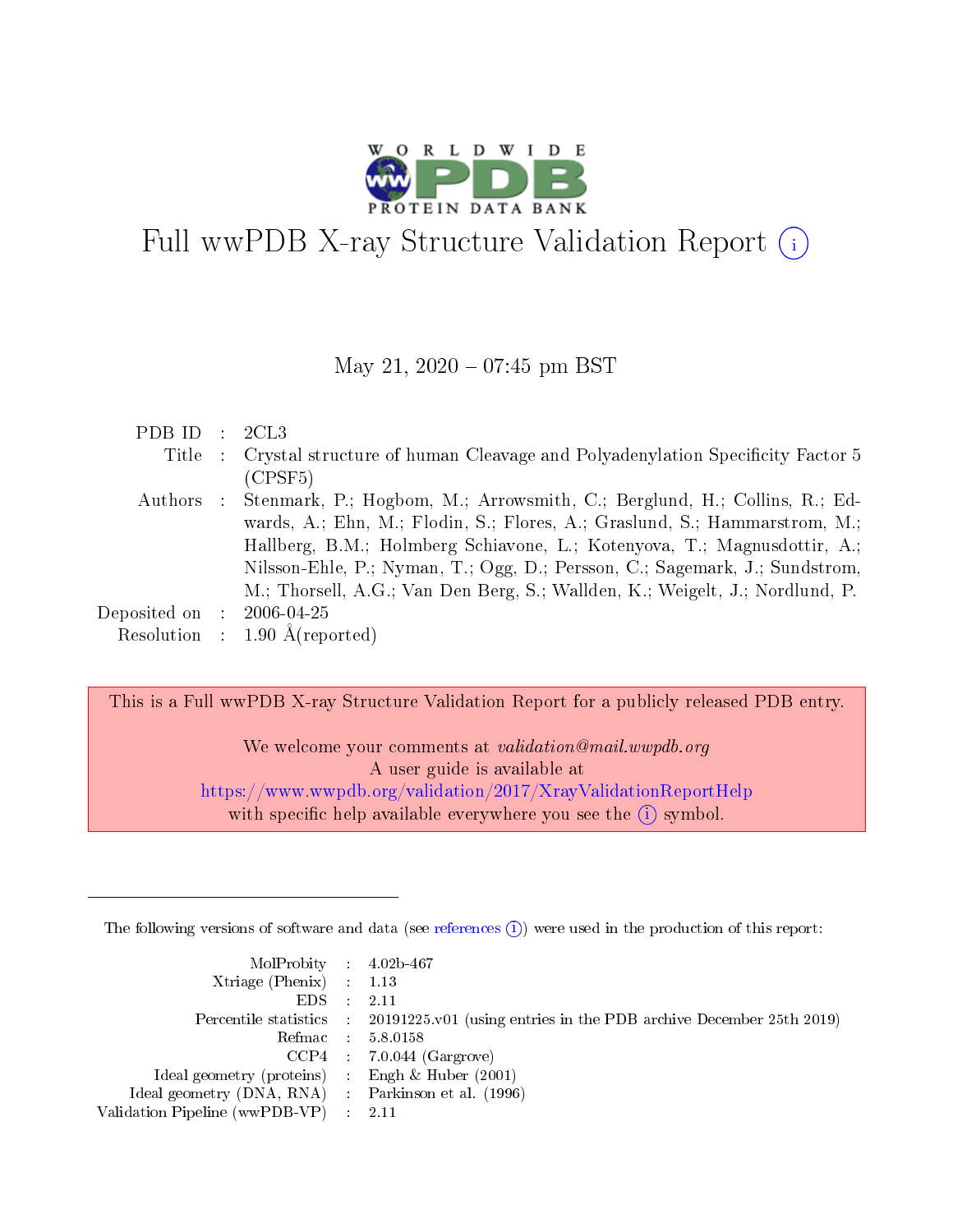# 1 [O](https://www.wwpdb.org/validation/2017/XrayValidationReportHelp#overall_quality)verall quality at a glance  $(i)$

The following experimental techniques were used to determine the structure: X-RAY DIFFRACTION

The reported resolution of this entry is 1.90 Å.

Percentile scores (ranging between 0-100) for global validation metrics of the entry are shown in the following graphic. The table shows the number of entries on which the scores are based.



| Metric                | Whole archive<br>$(\#\mathrm{Entries})$ | Similar resolution<br>$(\#\text{Entries}, \text{resolution range}(\text{\AA}))$ |  |  |
|-----------------------|-----------------------------------------|---------------------------------------------------------------------------------|--|--|
| $R_{free}$            | 130704                                  | $6207(1.90-1.90)$                                                               |  |  |
| Clashscore            | 141614                                  | $6847(1.90-1.90)$                                                               |  |  |
| Ramachandran outliers | 138981                                  | $6760(1.90-1.90)$                                                               |  |  |
| Sidechain outliers    | 138945                                  | 6760 (1.90-1.90)                                                                |  |  |
| RSRZ outliers         | 127900                                  | $6082(1.90-1.90)$                                                               |  |  |

The table below summarises the geometric issues observed across the polymeric chains and their fit to the electron density. The red, orange, yellow and green segments on the lower bar indicate the fraction of residues that contain outliers for  $>=3, 2, 1$  and 0 types of geometric quality criteria respectively. A grey segment represents the fraction of residues that are not modelled. The numeric value for each fraction is indicated below the corresponding segment, with a dot representing fractions  $\epsilon=5\%$  The upper red bar (where present) indicates the fraction of residues that have poor fit to the electron density. The numeric value is given above the bar.

| Mol | $\cap$ hain | Length  | Quality of chain |    |     |  |  |  |  |
|-----|-------------|---------|------------------|----|-----|--|--|--|--|
|     |             |         | 3%               |    |     |  |  |  |  |
|     |             | $230\,$ | 81%              | 7% | 12% |  |  |  |  |

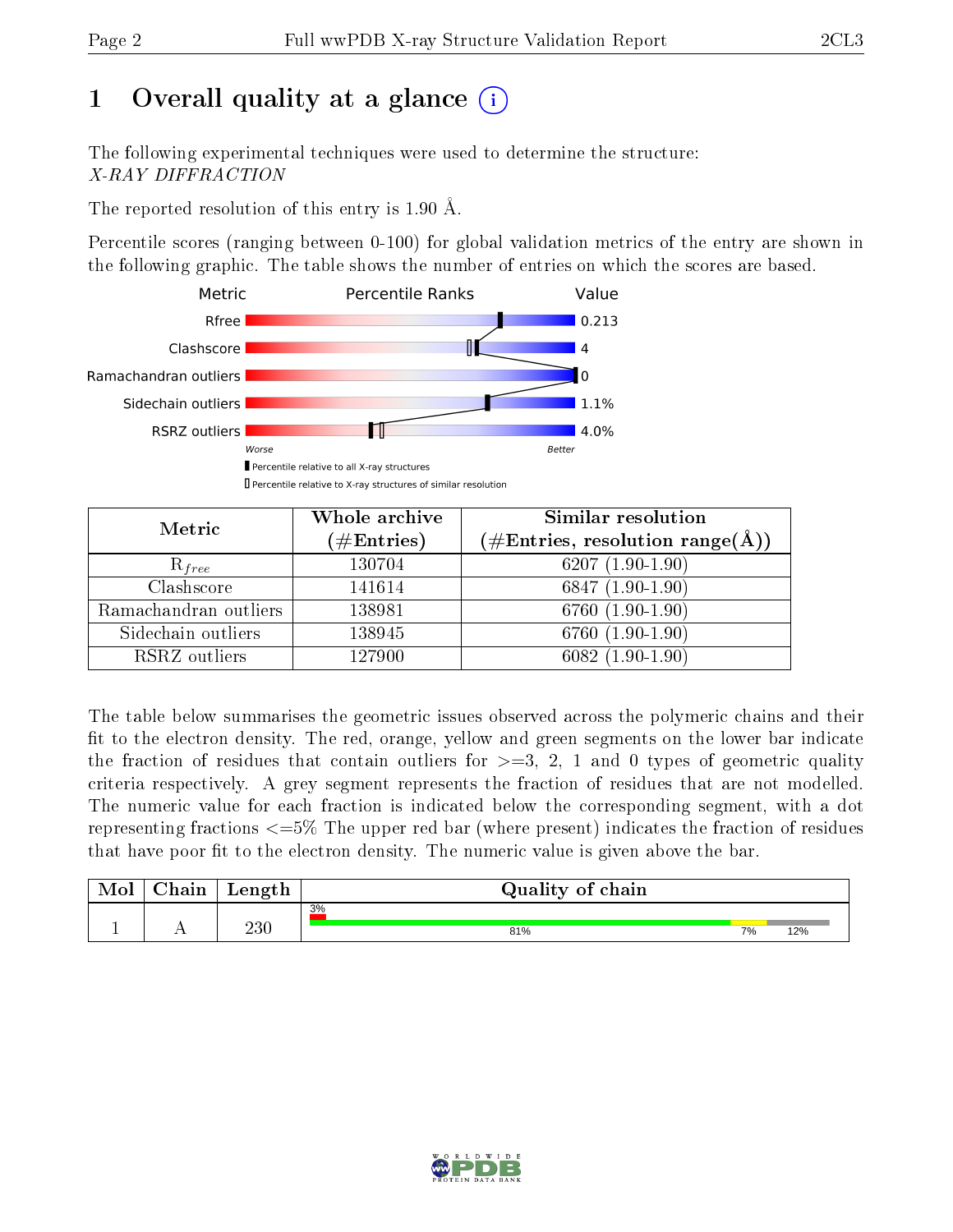# 2 Entry composition (i)

There are 2 unique types of molecules in this entry. The entry contains 1889 atoms, of which 0 are hydrogens and 0 are deuteriums.

In the tables below, the ZeroOcc column contains the number of atoms modelled with zero occupancy, the AltConf column contains the number of residues with at least one atom in alternate conformation and the Trace column contains the number of residues modelled with at most 2 atoms.

• Molecule 1 is a protein called CLEAVAGE AND POLYADENYLATION SPECIFICITY FACTOR 5.

| Mol | Chain | $\perp$ Residues | Atoms             |          |     |     |  | $\text{ZeroOcc}$   AltConf   Trace |  |
|-----|-------|------------------|-------------------|----------|-----|-----|--|------------------------------------|--|
|     |       | 202              | Total<br>$1673\,$ | $1092\,$ | 281 | 295 |  |                                    |  |

• Molecule 2 is water.

|  | $\text{Mol}$   Chain   Residues | Atoms        | $ZeroOcc$   AltConf |
|--|---------------------------------|--------------|---------------------|
|  | 216                             | Total<br>216 |                     |

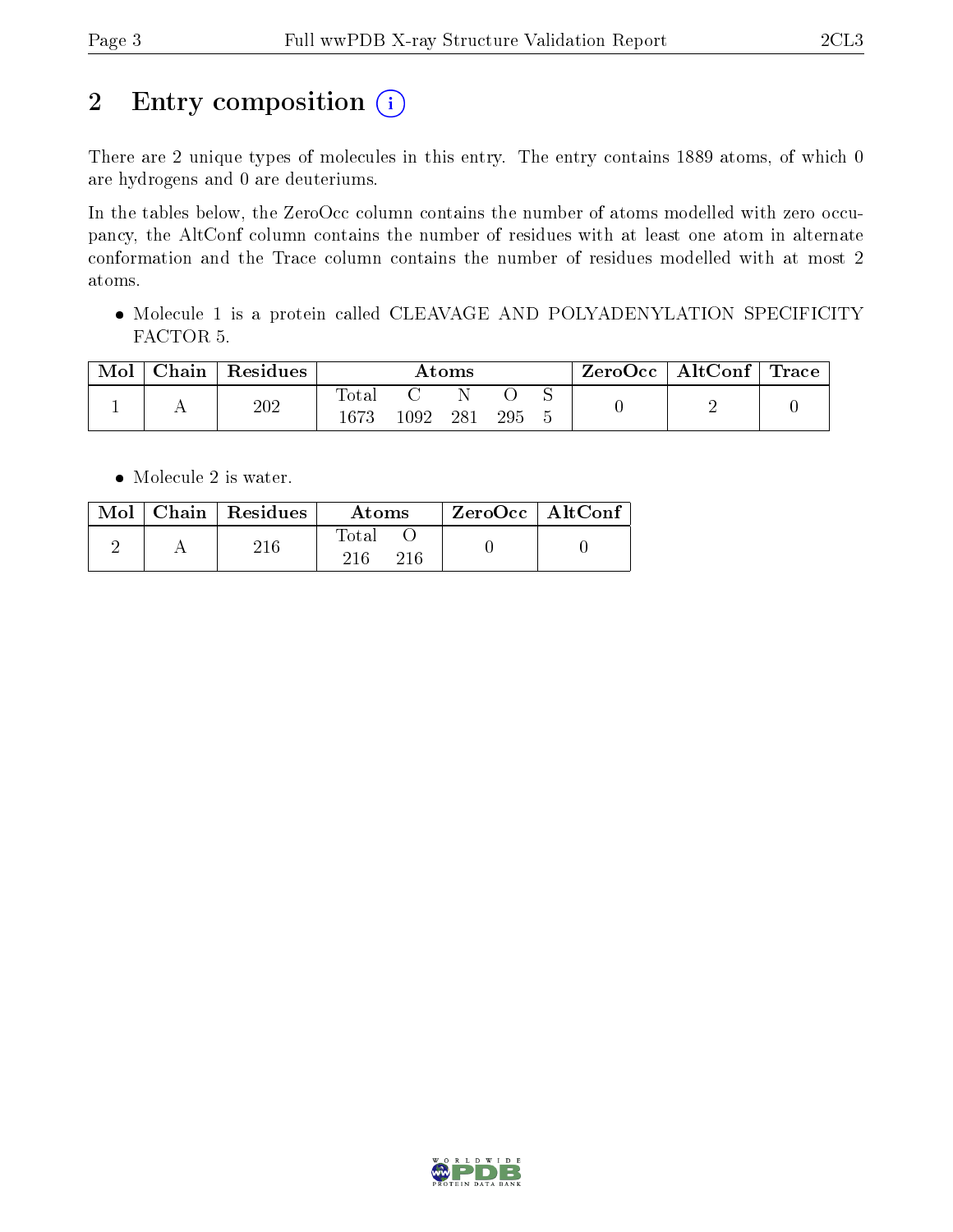## 3 Residue-property plots  $(i)$

These plots are drawn for all protein, RNA and DNA chains in the entry. The first graphic for a chain summarises the proportions of the various outlier classes displayed in the second graphic. The second graphic shows the sequence view annotated by issues in geometry and electron density. Residues are color-coded according to the number of geometric quality criteria for which they contain at least one outlier: green  $= 0$ , yellow  $= 1$ , orange  $= 2$  and red  $= 3$  or more. A red dot above a residue indicates a poor fit to the electron density (RSRZ  $> 2$ ). Stretches of 2 or more consecutive residues without any outlier are shown as a green connector. Residues present in the sample, but not in the model, are shown in grey.

• Molecule 1: CLEAVAGE AND POLYADENYLATION SPECIFICITY FACTOR 5



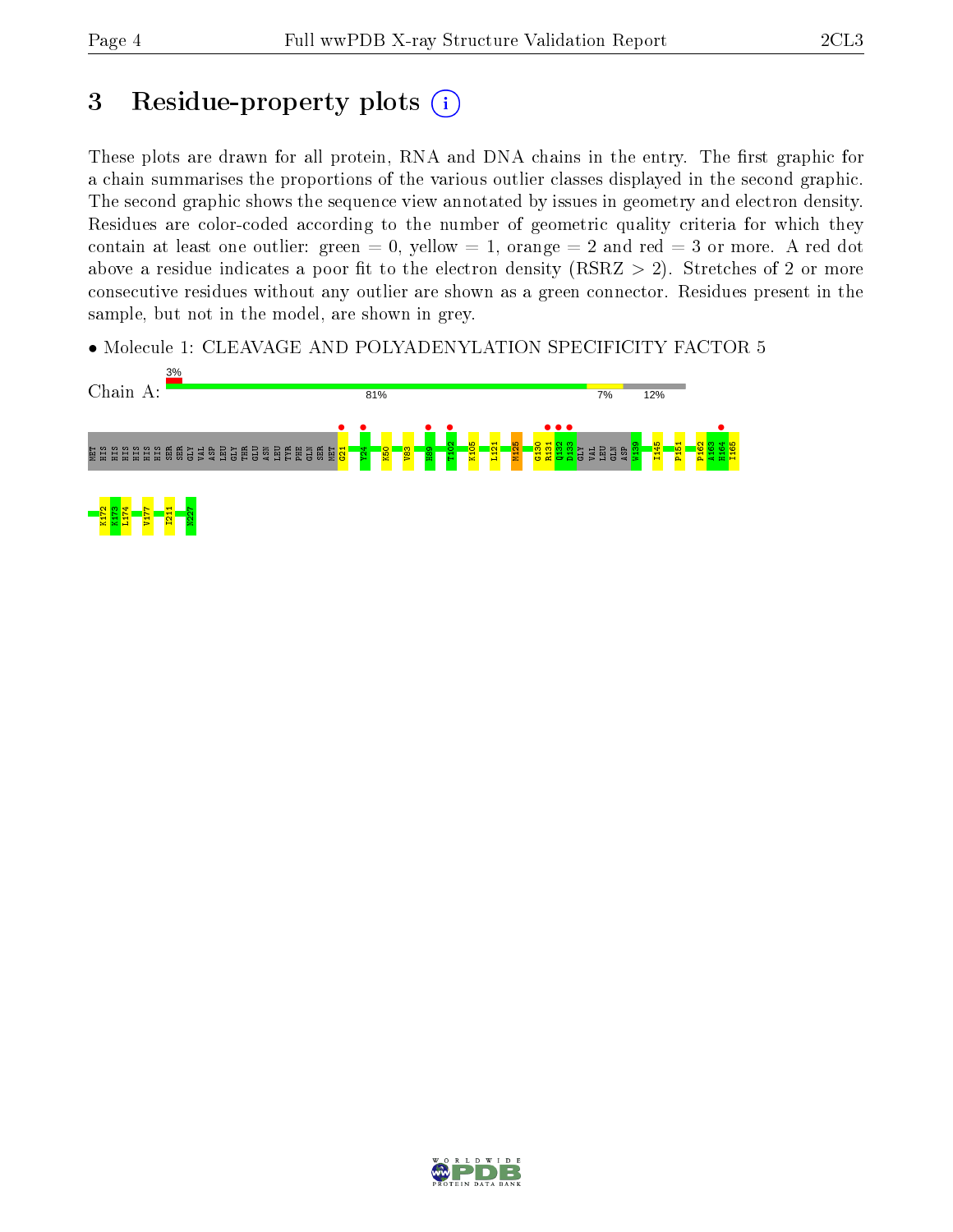# 4 Data and refinement statistics  $(i)$

| Property                                                         | <b>Value</b>                                     | Source     |
|------------------------------------------------------------------|--------------------------------------------------|------------|
| Space group                                                      | P 31 2 1                                         | Depositor  |
| Cell constants                                                   | 79.92Å 72.22Å<br>79.92Å                          |            |
| a, b, c, $\alpha$ , $\beta$ , $\gamma$                           | $90.00^\circ$<br>$90.00^\circ$<br>$120.00^\circ$ | Depositor  |
| Resolution $(A)$                                                 | 19.98<br>$-1.90$                                 | Depositor  |
|                                                                  | 19.98<br>$-1.90$                                 | <b>EDS</b> |
| % Data completeness                                              | $100.0(19.98-1.90)$                              | Depositor  |
| (in resolution range)                                            | $100.0 (19.98 - 1.90)$                           | <b>EDS</b> |
| $R_{merge}$                                                      | 0.05                                             | Depositor  |
| $\mathrm{R}_{sym}$                                               | (Not available)                                  | Depositor  |
| $\langle I/\sigma(I) \rangle^{-1}$                               | 3.88 (at $1.90\text{\AA}$ )                      | Xtriage    |
| Refinement program                                               | REFMAC 5.2.0019                                  | Depositor  |
|                                                                  | $\overline{0.170}$ ,<br>0.207                    | Depositor  |
| $R, R_{free}$                                                    | 0.176<br>0.213<br>$\ddot{\phantom{a}}$           | DCC        |
| $R_{free}$ test set                                              | 1070 reflections $(5.00\%)$                      | wwPDB-VP   |
| Wilson B-factor $(A^2)$                                          | 26.1                                             | Xtriage    |
| Anisotropy                                                       | 0.044                                            | Xtriage    |
| Bulk solvent $k_{sol}(\text{e}/\text{A}^3), B_{sol}(\text{A}^2)$ | $0.36$ , $46.6$                                  | <b>EDS</b> |
| $\overline{L-test for}$ twinning <sup>2</sup>                    | $< L >$ = 0.47, $< L2$ = 0.30                    | Xtriage    |
| Estimated twinning fraction                                      | $0.039$ for $-h,-k,l$                            | Xtriage    |
| $F_o, F_c$ correlation                                           | 0.96                                             | <b>EDS</b> |
| Total number of atoms                                            | 1889                                             | wwPDB-VP   |
| Average B, all atoms $(A^2)$                                     | 27.0                                             | wwPDB-VP   |

Xtriage's analysis on translational NCS is as follows: The largest off-origin peak in the Patterson function is  $6.25\%$  of the height of the origin peak. No significant pseudotranslation is detected.

<sup>&</sup>lt;sup>2</sup>Theoretical values of  $\langle |L| \rangle$ ,  $\langle L^2 \rangle$  for acentric reflections are 0.5, 0.333 respectively for untwinned datasets, and 0.375, 0.2 for perfectly twinned datasets.



<span id="page-4-1"></span><span id="page-4-0"></span><sup>1</sup> Intensities estimated from amplitudes.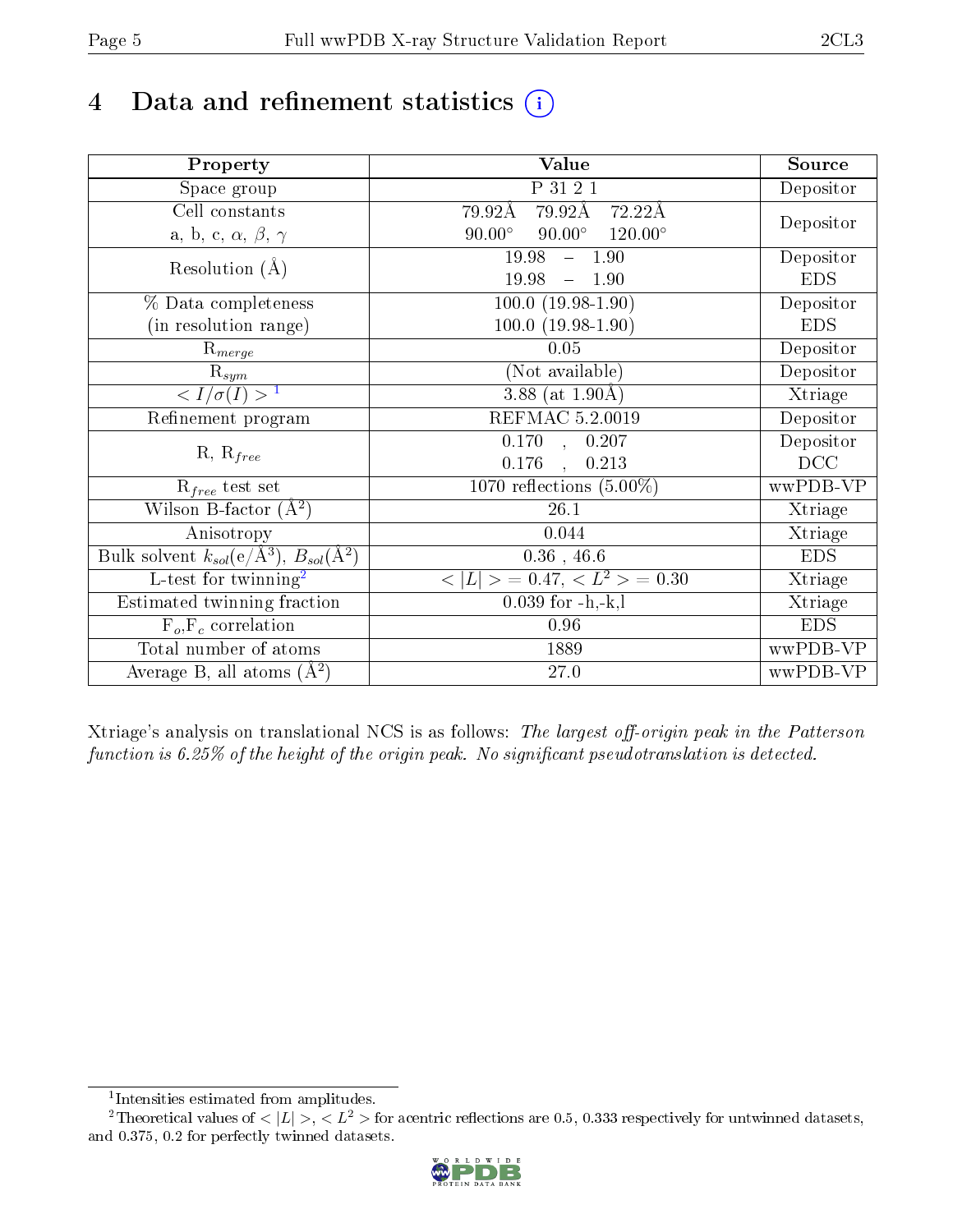## 5 Model quality  $(i)$

### 5.1 Standard geometry  $(i)$

The Z score for a bond length (or angle) is the number of standard deviations the observed value is removed from the expected value. A bond length (or angle) with  $|Z| > 5$  is considered an outlier worth inspection. RMSZ is the root-mean-square of all Z scores of the bond lengths (or angles).

| Mol | Chain |      | Bond lengths       | Bond angles |                 |  |
|-----|-------|------|--------------------|-------------|-----------------|--|
|     |       | RMSZ | $\# Z  > 5$        | RMSZ        | $\# Z  > 5$     |  |
|     |       | 0.82 | $2/1726$ $(0.1\%)$ | 0.81        | $2/2340(0.1\%)$ |  |

All (2) bond length outliers are listed below:

| Mol   Chain | $\operatorname{Res}% \left( \mathcal{N}\right) \equiv\operatorname{Res}(\mathcal{N}_{0},\mathcal{N}_{0})$ | $Type  $ Atoms         |         | $\mid$ Observed( $\rm \AA$ )   Ideal( $\rm \AA$ ) |      |
|-------------|-----------------------------------------------------------------------------------------------------------|------------------------|---------|---------------------------------------------------|------|
|             |                                                                                                           | $125[A]$   MET   CG-SD | $-5.20$ | $1.67\,$                                          |      |
|             | 125 B                                                                                                     | $+$ MET $+$ CG-SD $+$  | $-5.20$ | $1.67\,$                                          | 1.81 |

All (2) bond angle outliers are listed below:

| $\text{Mol} \parallel$ | Chain | $\operatorname{Res}% \left( \mathcal{N}\right) \equiv\operatorname{Res}(\mathcal{N}_{0},\mathcal{N}_{0})$ | Type | Atoms                              | Observed( $^{\circ}$ )   Ideal( $^{\circ}$ ) |        |
|------------------------|-------|-----------------------------------------------------------------------------------------------------------|------|------------------------------------|----------------------------------------------|--------|
|                        |       |                                                                                                           |      | $125[A]$   MET   CA-CB-CG   -5.33  | 104.23                                       | 113.30 |
|                        |       | 125[B]                                                                                                    |      | MET $\vert$ CA-CB-CG $\vert$ -5.33 | 104.23                                       | 113.30 |

There are no chirality outliers.

There are no planarity outliers.

### $5.2$  Too-close contacts  $(i)$

In the following table, the Non-H and H(model) columns list the number of non-hydrogen atoms and hydrogen atoms in the chain respectively. The H(added) column lists the number of hydrogen atoms added and optimized by MolProbity. The Clashes column lists the number of clashes within the asymmetric unit, whereas Symm-Clashes lists symmetry related clashes.

| Mol |      |      | Chain   Non-H   H(model)   H(added)   Clashes   Symm-Clashes |
|-----|------|------|--------------------------------------------------------------|
|     | 1673 | 1689 |                                                              |
|     |      |      |                                                              |
|     |      | -689 |                                                              |

The all-atom clashscore is defined as the number of clashes found per 1000 atoms (including hydrogen atoms). The all-atom clashscore for this structure is 4.

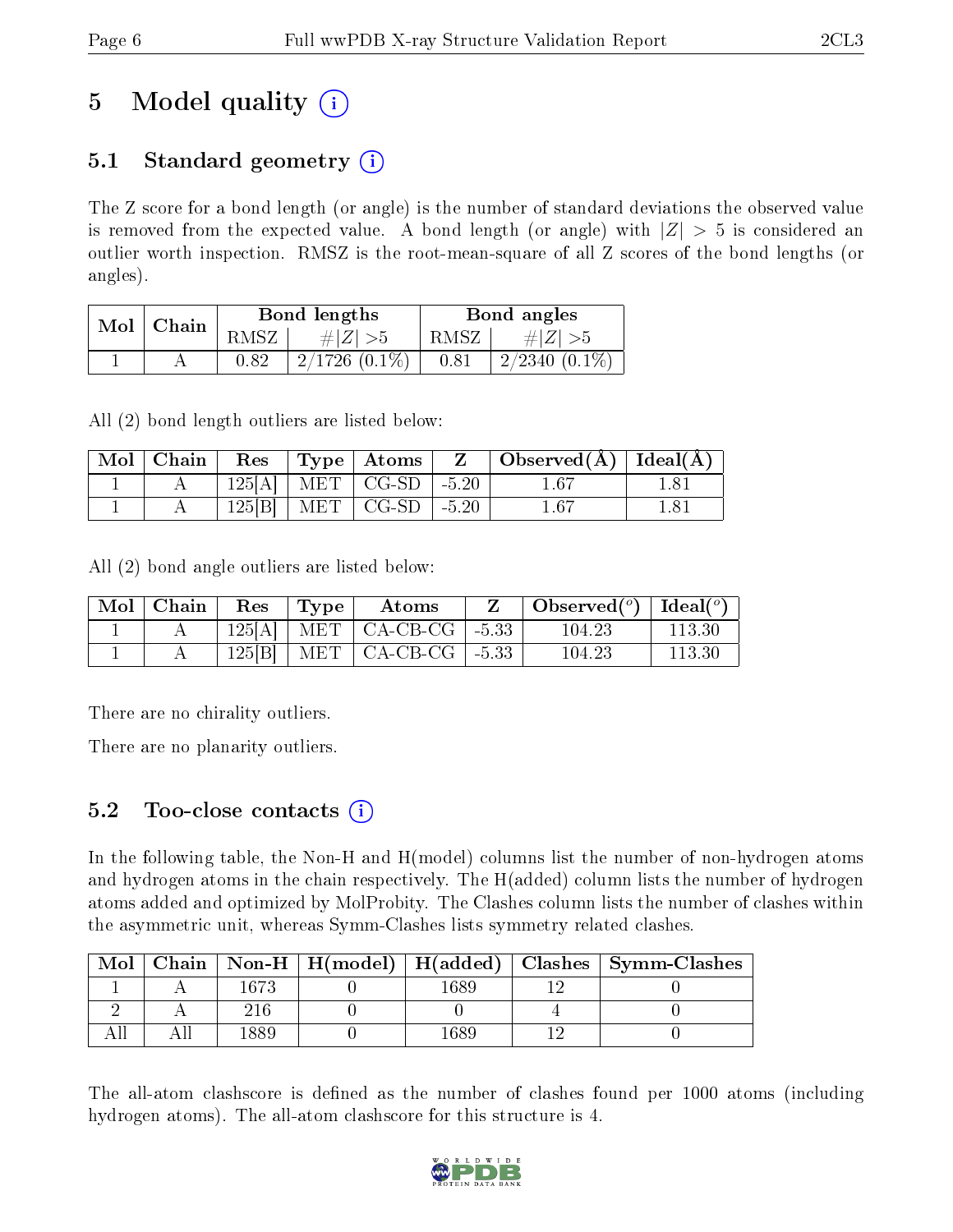| Atom-1                       | Atom-2              | Interatomic<br>distance $(\AA)$ | Clash<br>overlap $(\AA)$ |
|------------------------------|---------------------|---------------------------------|--------------------------|
| 1: A:50: LYS: NZ             | 2:A:2040:HOH:O      | 2.00                            | 0.92                     |
| $1:A:151:PRO:\overline{HB3}$ | 1:A:165:ILE:HD13    | 1.54                            | 0.87                     |
| 1:A:162:PRO:HB2              | 1:A:165:ILE:HD12    | 1.67                            | 0.77                     |
| 1: A: 130: GLY: O            | 2: A:2040:HOH:O     | 2.09                            | 0.69                     |
| 1:A:151:PRO:CB               | 1:A:165:ILE:HD13    | 2.25                            | 0.66                     |
| 1: A:21: GLY:N               | 2:A:2002:HOH:O      | 2.36                            | 0.59                     |
| 1: A: 121: LEU: O            | 1:A:125[B]:MET:HG2  | 2.02                            | 0.59                     |
| 1:A:125[A]:MET:HE1           | 1:A:177:VAL:HG21    | 1.88                            | 0.55                     |
| 1: A:83: VAL:HG21            | 1: A:145: ILE: HDI1 | 1.90                            | 0.54                     |
| 1:A:172:LYS:HD2              | 1:A:211:ILE:HD13    | 1.92                            | 0.52                     |
| 1:A:125[A]:MET:CE            | 1:A:177:VAL:HG21    | 2.43                            | 0.49                     |
| 1:A:105:LYS:HE3              | 2:A:2115:HOH:O      | 2.18                            | 0.43                     |

All (12) close contacts within the same asymmetric unit are listed below, sorted by their clash magnitude.

There are no symmetry-related clashes.

#### 5.3 Torsion angles (i)

#### 5.3.1 Protein backbone (i)

In the following table, the Percentiles column shows the percent Ramachandran outliers of the chain as a percentile score with respect to all X-ray entries followed by that with respect to entries of similar resolution.

The Analysed column shows the number of residues for which the backbone conformation was analysed, and the total number of residues.

| Mol   Chain | Analysed                                      |  | Favoured   Allowed   Outliers   Percentiles                |
|-------------|-----------------------------------------------|--|------------------------------------------------------------|
|             | $200/230$ $(87\%)$   197 $(98\%)$   3 $(2\%)$ |  | $\begin{array}{ c c c c }\n\hline\n100 & 100\n\end{array}$ |

There are no Ramachandran outliers to report.

#### 5.3.2 Protein sidechains  $(i)$

In the following table, the Percentiles column shows the percent sidechain outliers of the chain as a percentile score with respect to all X-ray entries followed by that with respect to entries of similar resolution.

The Analysed column shows the number of residues for which the sidechain conformation was analysed, and the total number of residues.

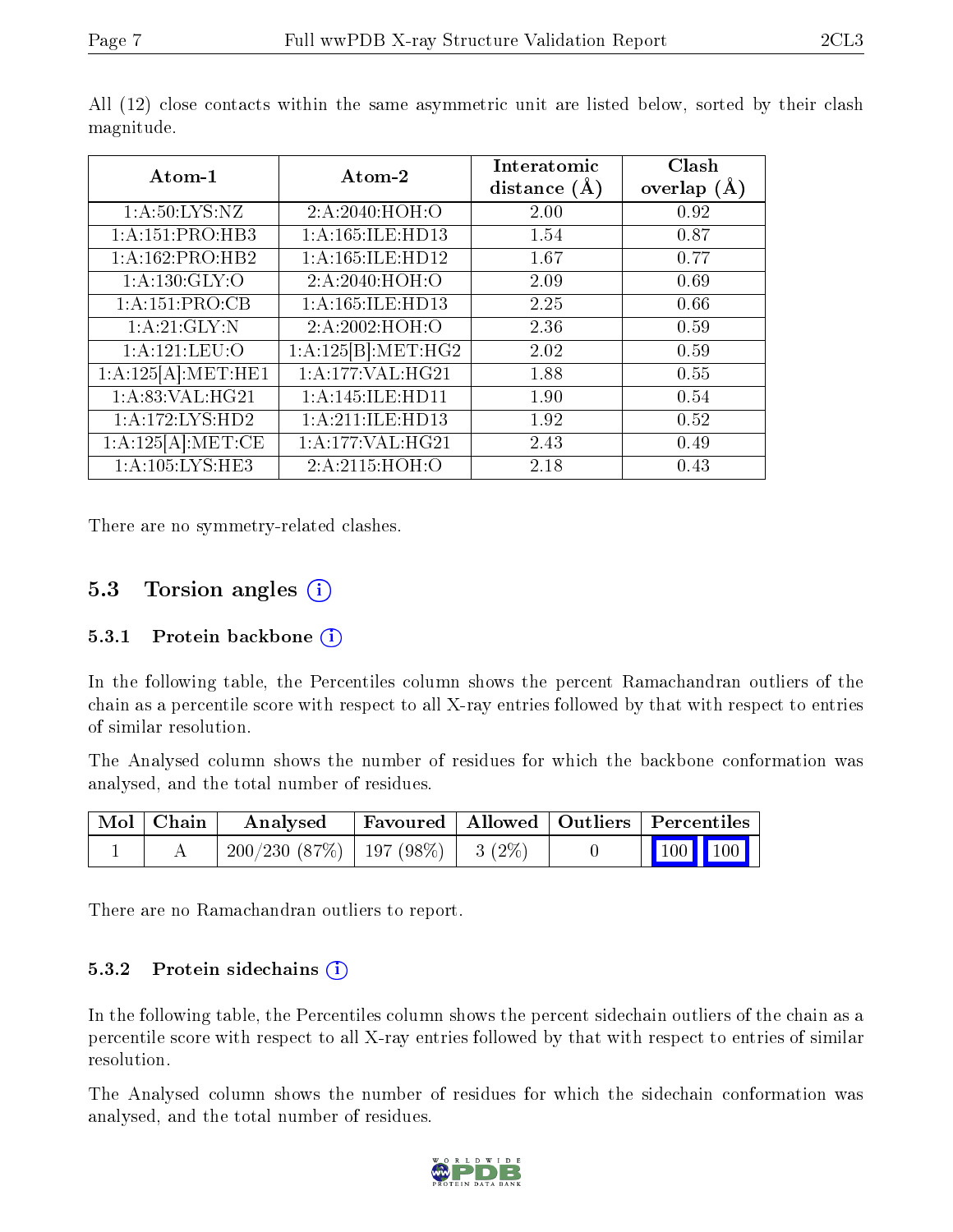| Mol   Chain | Analysed                      |  | Rotameric   Outliers   Percentiles |  |
|-------------|-------------------------------|--|------------------------------------|--|
|             | $183/206$ (89\%)   181 (99\%) |  |                                    |  |

All (2) residues with a non-rotameric sidechain are listed below:

| Mol | Chain | Res | Type  |
|-----|-------|-----|-------|
|     |       | 131 | 4 R.G |
|     |       |     |       |

Some sidechains can be flipped to improve hydrogen bonding and reduce clashes. There are no such sidechains identified.

#### 5.3.3 RNA  $(i)$

There are no RNA molecules in this entry.

#### 5.4 Non-standard residues in protein, DNA, RNA chains (i)

There are no non-standard protein/DNA/RNA residues in this entry.

#### 5.5 Carbohydrates  $(i)$

There are no carbohydrates in this entry.

### 5.6 Ligand geometry  $(i)$

There are no ligands in this entry.

#### 5.7 [O](https://www.wwpdb.org/validation/2017/XrayValidationReportHelp#nonstandard_residues_and_ligands)ther polymers  $(i)$

There are no such residues in this entry.

#### 5.8 Polymer linkage issues  $(i)$

There are no chain breaks in this entry.